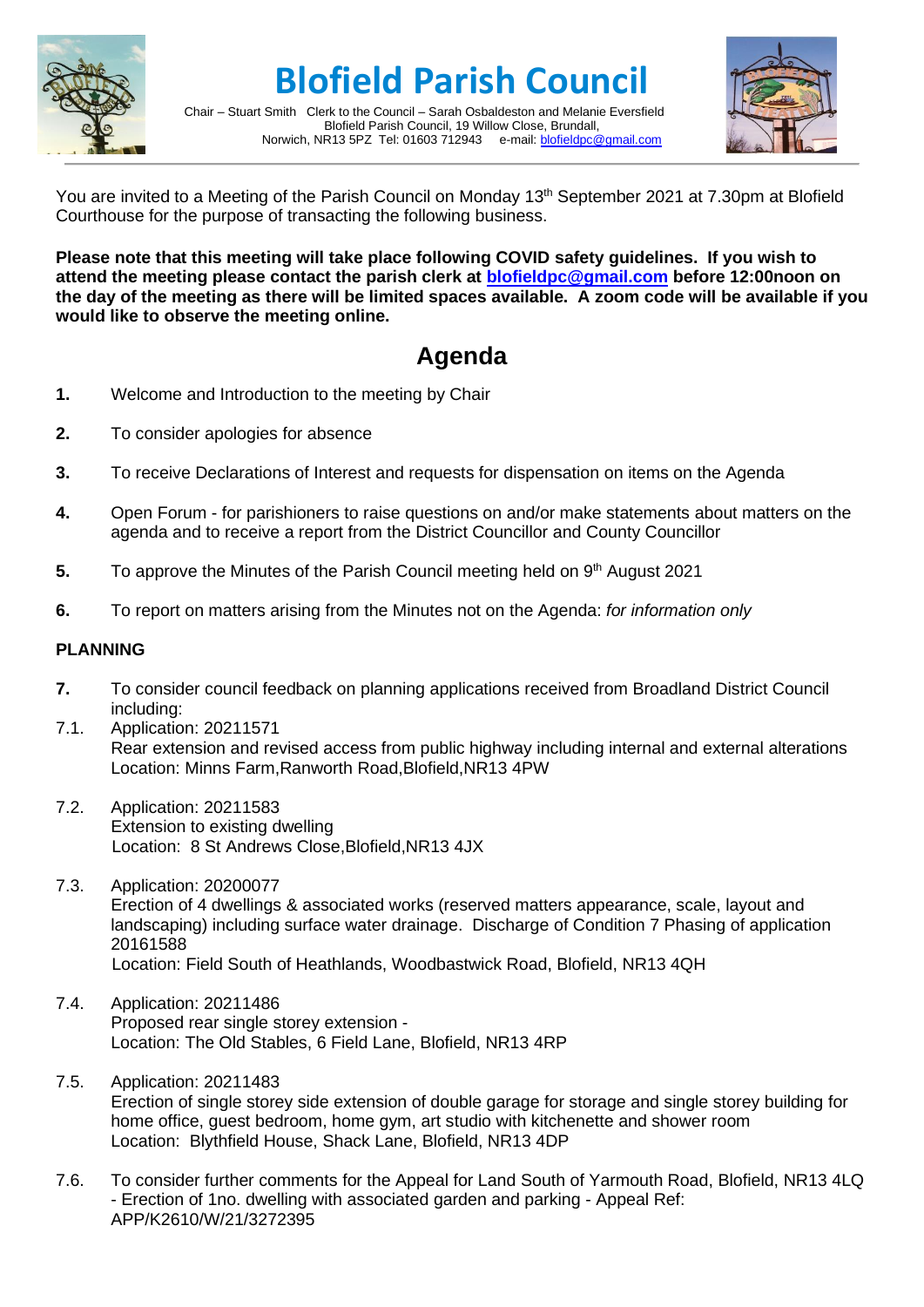**8.** To consider feedback on any planning applications received subsequent to the publication of this agenda

# **PROJECTS**

- **9.** To receive an update from NCC Childrens Services / Broadland District Council regarding the new school and agree any necessary actions (SJS)
- **10.** To receive a legal update on the transfer of Wyngates land and agree any necessary actions, if any (ME)
- **11.** To review the red line boundary proposed by NCC Childrens Services and agree a site visit (SD/SJS)
- **12.** To receive an update on Marty's Marsh and agree any necessary actions (ME)
- **13.** To receive an update on the bridge project and agree any necessary actions (SD)
- **14.** To review quotations for gates on footpath 12 at the churchyard boundary (ME)
- **15.** To receive an update on the Churchyard Wall repairs and agree a new quotation (ME)
- **16.** To receive an update regarding courthouse asbestos survey, full survey and window repairs and agree any necessary actions (ME)
- **17.** To receive an update regarding the Country Park land linked to the 20171386 Memorial Hall Brundall development and agree next actions (SD/SJS)
- **18.** To receive an update from the NCC Highways meeting (SD/SJS)

# **FINANCE & GOVERNANCE**

- **19.** To approve invoices for payment, note council funds and review internal monthly checks (SO/SD)
- **20.** To note adjustments to the AGAR form for the financial year to 31/3/2021 (SO)
- **21.** To agree the purchase of a mobile phone for the parish council (SJS)

# **UPDATES / CONSIDERATIONS**

- **22.** To receive an allotments update following quarterly meeting and site inspection (ME)
- **23.** To further consider a doctor's surgery 'thank you' gift (SJS)
- **24.** To receive an update from the MHH meeting 25<sup>th</sup> August 2021 (SD)
- **25.** To note parishioners concerns over bus parking on Woodbastwick Road opposite the Tamarind Restaurant (SO)
- **26.** To receive an update on the Norfolk Strategic Flood Alliance and agree any actions (ME)
- **27.** To receive an update on the Queens Jubilee celebration ideas (JS)
- **28.** To review correspondence from Highways England regarding PROW footpath 7 (YB)
- **29.** To note meeting for a proposed Brundall and Blofield Mens Shed and agree attendance (SJS)
- **30.** To note a revised footpath report and agree any necessary actions (YB)